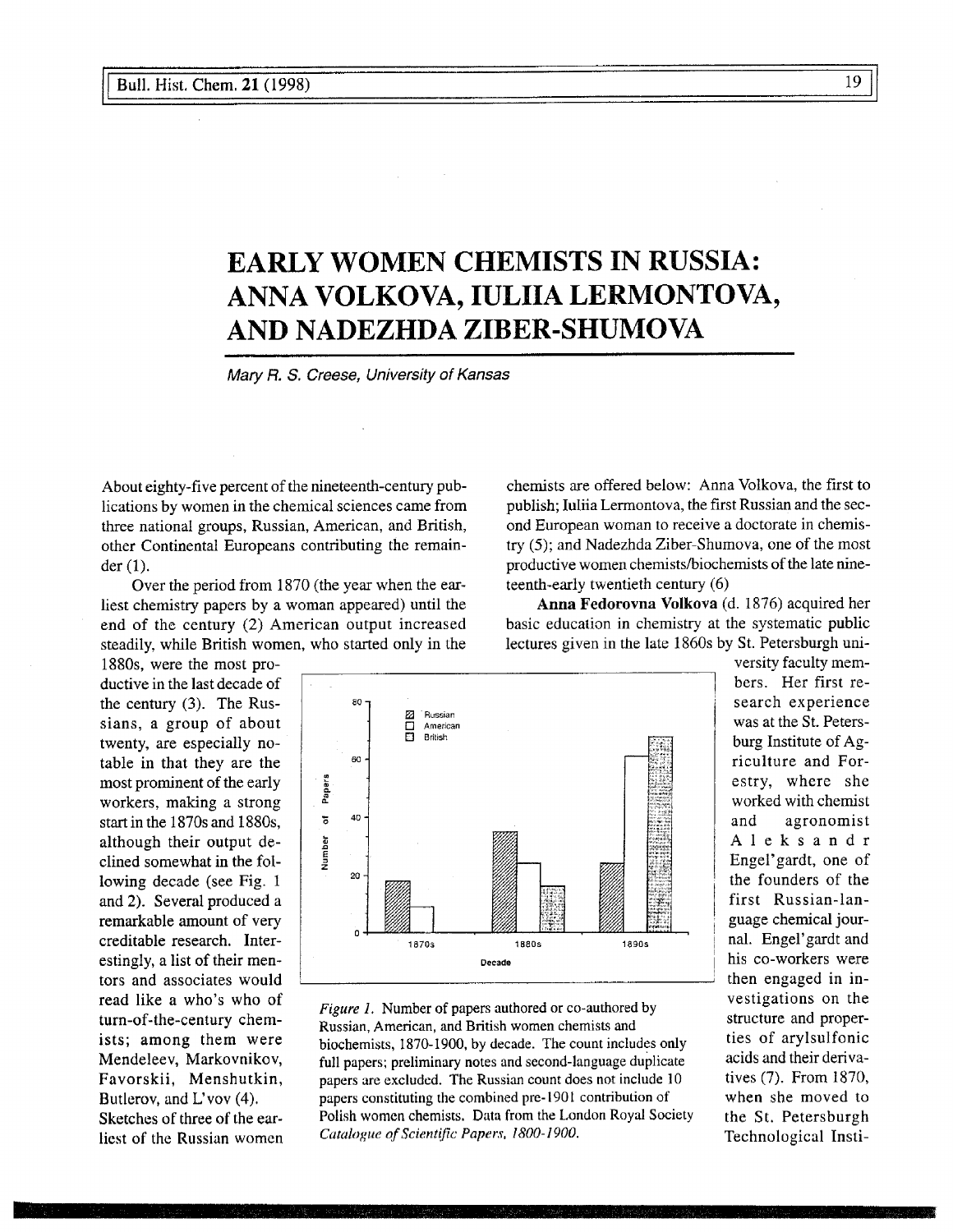

*Figure 2.* Number of Russian, American, and British women authors or co-authors of chemistry and biochemistry papers, 1870-1900, by decade. Since several women were active throughout the whole period, the 3-decade author total for a given nationality cannot be accurately estimated by adding the counts for the individual decades. Polish women are not included in the Russian count. Data from the London Royal Society *Catalogue of Scientific Papers, 1800-1900.*

tute, Volkova extended studies in this area with encouragement and direction from Dmitrii Mendeleev (8). Her two papers on toluenesulfonic acids and their amides in Zeitschrift für Chemie in 1870 were probably the first reporting chemical research by a woman from a modem chemical laboratory (9). Following their publication she was invited to join the recently founded Russian Chemical Society as its first woman member (10); about the same time Nikolai Menshutkin enlisted her help in editing and abstracting work for the society's journal.

Despite a very short career, ended by poverty-related illness and premature death in 1876, Volkova carried out a remarkable amount of synthetic work on aromatic amides, particularly the sulfonic acid amides. The contribution for which she is remembered (9, 11) is her 1870 preparation of the amide of o-toluenesulfonic acid, which was to become a key intermediate in the manufacture of saccharine. However, over the period 1870- 73, she investigated a number of reactions of both the *o-* and p-toluenesulfonic acids or their chlorides, and prepared and studied the properties of several new acid amides (12). She was well regarded by her colleagues and well integrated into the chemical community; not only did she present two papers at the Third Congress of Russian Naturalists at Kiev in 1871, but she was elected chair of one of the chemistry sessions there. Compounds she synthesized were among the new materials prepared by Russian chemists which were exhibited at the World Industrial Exhibition in London in 1876.

Iuliia Vsevolodovna Lermontova (1846-1919), most likely the first Russian woman to receive a doctoral degree in chemistry (13), is better remembered than Volkova. Born in St. Petersburg, December 21, 1846, she was the daughter of the director of the First Cadet Corps in Moscow, a government-supported military school for future army officers and military specialists. She received a good basic education from private tutors but, even though she had the benefit of an acquaintance with Mendeleev, failed to gain admittance as an auditor (the most she could hope for) at the Institute of Agriculture and Forestry in St. Petersburg.

In 1869, therefore, along with her friend the future mathematician Sof'ia Kovalevskaia, she went to the University of Heidelberg. After persistent effort, mainly on the part of the more confident Kovalevskaia, she was allowed to audit lectures by Robert Bunsen, Gustav Kirchoff, and Herman Kopp. She also obtained a place



Iuliia Lermontova (from D. H. Kennedy, *Little Sparrow: a Portrait of Sophia Kovalevsky,* 1983; the author thanks Christopher Kennedy for permission to reproduce the photo.)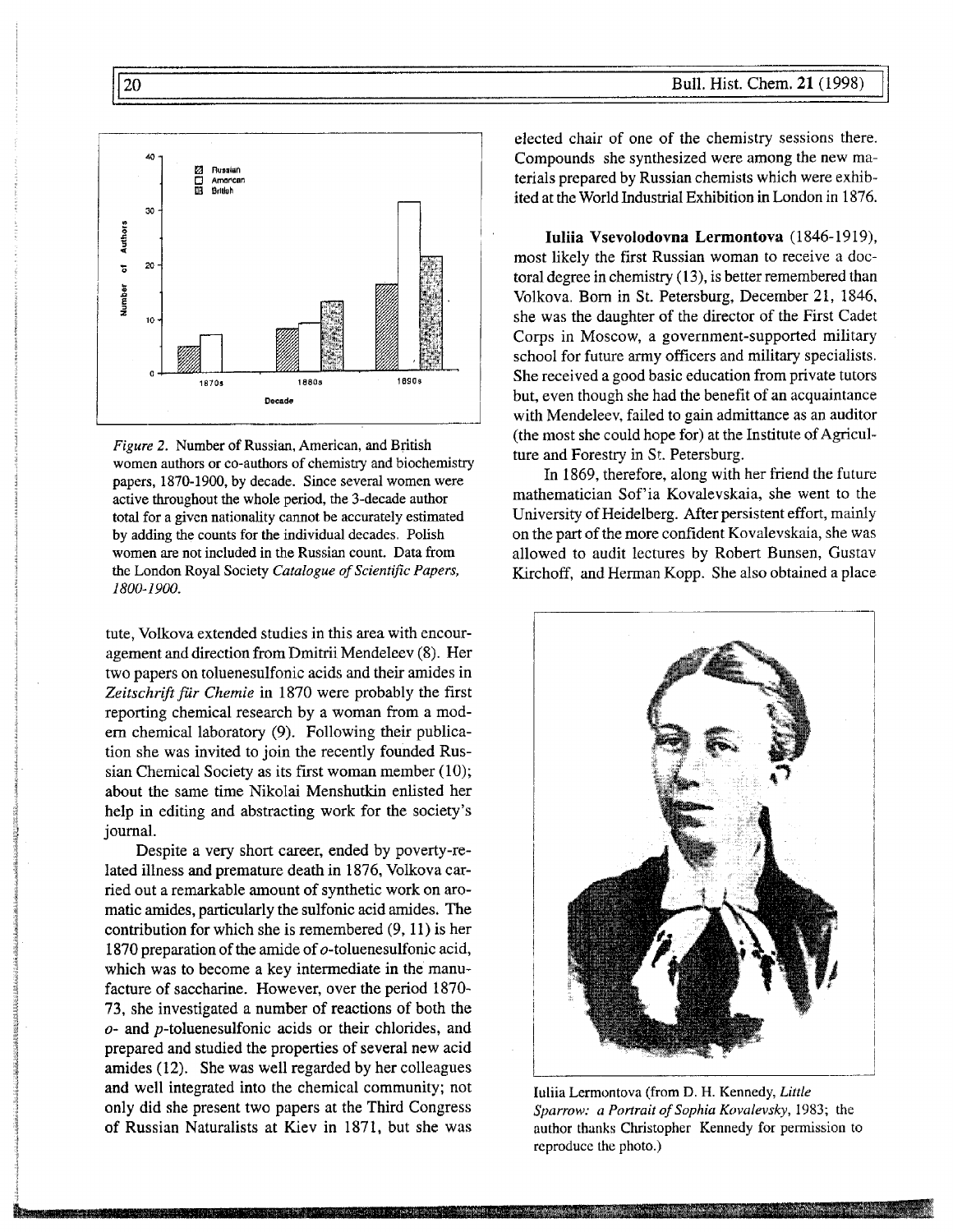#### Bull. Hist. Chem. 21 (1998) 21

in Bunsen's laboratory; urged by Mendeleev, with whom she kept up a regular correspondence during her years in Germany, she learned Bunsen's methods of ore analysis and joined in his then ongoing research on the separation of metals of the platinum group. Subsequently she was given a place, again as a private student, in August Hofmann's laboratory at the University of Berlin. Although most of his studies concerned coal-tar derivatives, he also worked on several aliphatic series in ongoing efforts to establish structural principles (14). Under his guidance Lermontova carried out her dissertation research, preparing a number of halogen derivatives of short-chain aliphatic hydrocarbons and investigating their properties. Her first paper, however, published in *Berichte* in 1872, described her study of an aromatic compound (4,4'-diamino-azobenzene) (15).

Since neither the. University of Berlin nor the University of Heidelberg would consider granting a degree to a woman at the time, an approach was made by Hofmann to the University of Göttingen. A smaller institution of a generally more liberal outlook, it accepted Lermontova as a doctoral candidate, the requirement being that she take an oral examination. On the occasion of her passing, *cum magna laude,* Friedrich Wöhler, one of the two chemists on her examining committee (the other was Hans Hübner), presented her with a memento—a small cut stone of the mineral in which he had first discovered titanium. Her dissertation, "Zur Kenntnis der Methylenverbindungen," was published in Göttingen in 1874.

On her return to Moscow she stopped in St. Petersburg and was given a warm welcome by the chemical community. At a celebration at Mendeleev's home in her honor, speeches were made and toasts drunk. Aleksandr Butlerov, one of the most distinguished of Russia's organic chemists and a strong supporter of higher education for women, suggested she join his research group.

She returned to Moscow, however, and obtained a position there in Vladimir Markovnikov's laboratory where she continued research on aliphatic hydrocarbons. The preparation of 1,3-dibromopropane, reported under her name only in 1876 (16), led to the synthesis, via the corresponding dicyano-compound, of glutaric acid. Moving to St. Petersburgh in 1878, she took up Butlerov's earlier invitation and joined him and Mikhail L' vov. One of the leading developers of modern structural theories of organic chemistry, Butlerov carried out extensive experimental work on both saturated and unsaturated series. Lermontova joined in ongoing studies on branched olefins. Much of her work was published

under Butlerov's name (with acknowledgments), although her synthesis of 2,4,4-trimethyl-2-pentene appeared under her own name in 1879 (17).

Going back to Moscow for family reasons and to be near Sof 'ia Kovalevskaia, she rejoined Markovnikov, this time assisting with his investigations into the composition of Caucasian petroleum. She was probably the first woman ever to work in petroleum chemistry, a field of applied research in which there was then considerable interest in Russia and elsewhere (18). At Markovnikov's suggestion she investigated high-temperature fractionation processes and metal-catalyzed "cracking," presenting her results at meetings of the Moscow Section of the Russian Technical Society; for a time she was an especially active member of the latter's chemical technology division. She joined the Russian Chemical Society in 1875, elected on Mendeleev's recommendation.

About 1886 she put aside her chemical work and turned her attention to agricultural projects on her estate outside Moscow. Following modern methods for improving soil fertility, she increased yields considerably; she took up cheese-making, also using modern technology, and had moderate success, producing French cheeses for sale in Moscow. She lived through the First World War and the early phases of the social revolution that followed, dying at the age of seventy-three in December, 1919.

**Nadezhda Olimpievna Ziber-Shumova** (fl. 1870s-1914), from St. Petersburg, the third in this group of early Russian women chemists, probably authored or coauthored more pre-1901 papers in the chemical sciences than any other woman. Both she and her sister Ekaterina studied in Switzerland in the early 1870s. Nadezhda, already married to Nikolai Ziber from Kiev, one of Russia's first Marxist economists, was in Zurich with Ziber in 1872-73, although not formally enrolled at the university. Subsequently, she and Ekaterina, a medical student, continued their studies at Bern University, one of the institutions to which the Russian women students at Zürich scattered after being ordered by their government to leave Zürich in 1873. (With its then large Russian student community, Zürich was considered a hotbed of dangerous revolutionary activity by the tsarist government.)

By 1877 she had joined the research group led by Polish-born Marceli Nencki (1847-1901), head of the biochemical department at Bern and a pioneer in the chemical approach to the study of microorganisms. Their collaboration lasted until Nencki's death twenty-three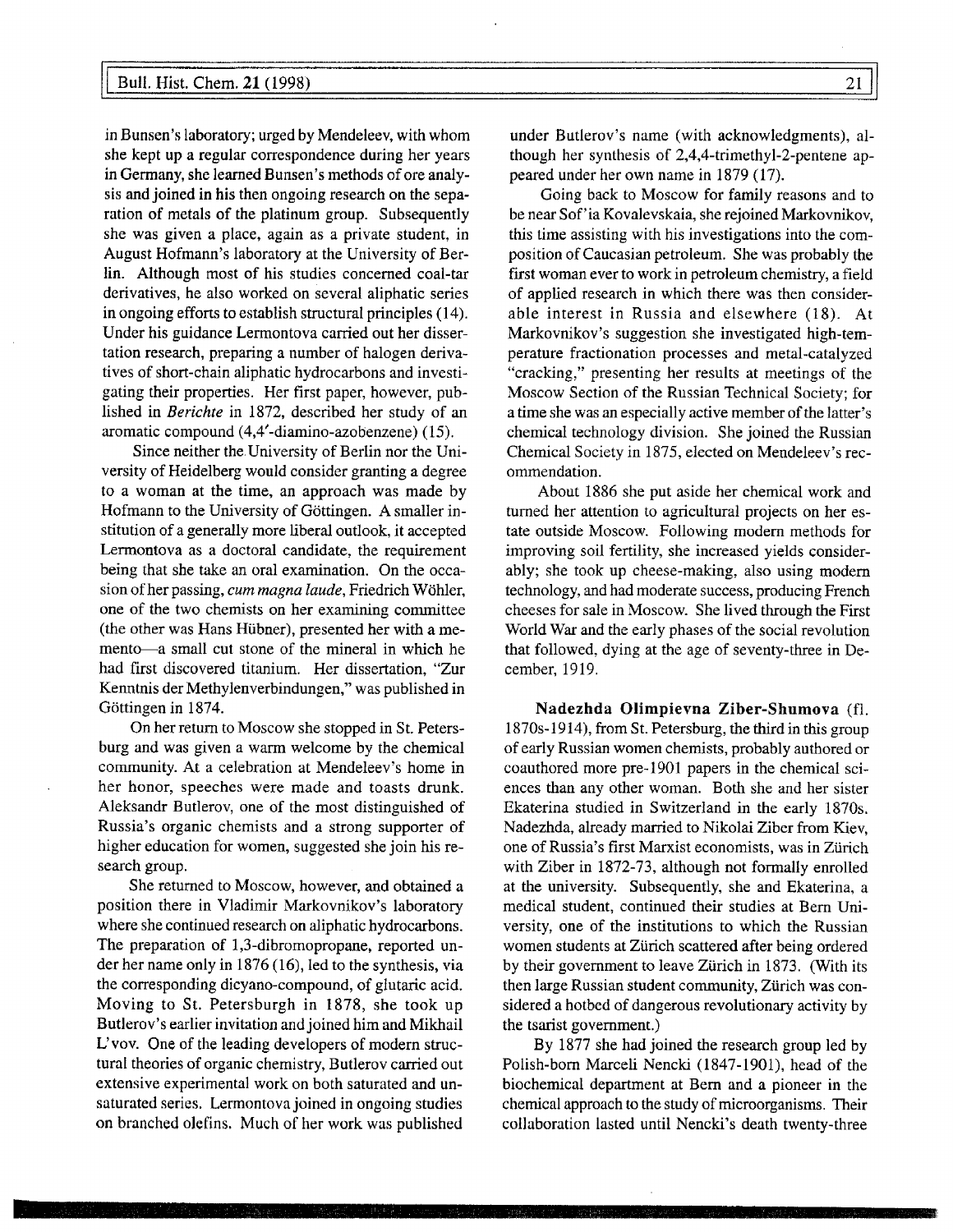years later. Between the late 1870s and the turn of the century, she authored or co-authored more than thirty papers on a variety of biochemical topics, including *in vivo* oxidation, bacterial fermentation and decomposition processes, enzyme studies, and sugar hydrolysis, as well as basic chemical studies, such as the zinc choride-catalyzed acylation of phenols known as the "Nencki reaction(19)". Her most important early contribution, however, was probably her joint work with Nencki on the constitution of the blood pigment hemin, part of a long series of systematic investigations on the degredation products of hemin, carried out by Nencki and his co-workers over many years. When integrated with the work of Leon Marchlewski on chlorophyll, these studies led Nencki to his hypothesis concerning the chemical relationship between the plant and animal kingdoms (20). The joint Nencki-Ziber papers were among the earliest on hemin (21).

Nencki left Bern in 1891 to assist in organizing the new Imperial Institute of Experimental Medicine in St. Petersburg, where he became head of the department of chemistry and biochemistry. Ziber-Shumova, a widow from 1888, joined the institute staff, along with Szymon Dzierzgowski and Martin Hahn, as one of Nencki's three senior co-workers.

During the recurrent and very widespread famines and epidemics which ravaged the country throughout the 1890s, considerable effort was made by Russian professionals in the fields of public health and sanitation to provide assistance and bring about improvement. Measures taken included the organization of clinics and observational units in the countryside. Nencki, Ziber-Shumova, and Dzierzgowski joined in this work, their contributions including extensive field observations carried out during a cholera epidemic of 1892. Their search for a source of readily accessible antiseptics led to a detailed investigation of the chemical composition of pine pitch and an examination of its disinfecting properties (22). Later in the decade they published a considerable amount of bacteriological work on the problem of cattle plague, Nencki having been commissioned to carry out immunization field trials in the Caucasus and Siberia (23).

Ziber-Shumova rose to a senior position in the institute's biochemical department and continued to publish at least until the outbreak of World War I. Her later work included investigations of the lipids present in lung tissue and a number of enzyme studies, many of which appeared in *Zeitschrift für Physiologische Chemie.*

Volkova, Lermontova, and Ziber-Shumova form a remarkable group in the history of women chemists,

en de la construit anticipat en el disportant que la participat de la construit de la construit de la construcció

publishing the first research (Volkova, 1870), taking the second doctoral degree awarded to a European woman (Lermontova, 1874), and creating an early record in publications (Ziber-Shumova, during the 1880s). Indeed among women whose careers in chemical research began before 1900, Ziber-Shumova is perhaps *the* dominant figure; she is also one of the most notable in the half century before World War I (24).

#### **REFERENCES AND NOTES**

- 1. Data from a count of papers by women authors in the nineteen-volume London Royal Society *Catalogue of Scientific Papers, 1800-1900,* University Press, Cambridge, 1867-1925. I have not reclaimed Marie Curie from physics, and so the ten papers she published in the I890s are not included in the present comparison.
- 2. One or two pre-1870 publications by nineteenth-century women recording observations on chemical topics are known (see, for instance, D. A. Davenport and K. M. Ireland, "The Ingenius, Lively and Celebrated Mrs Fulhame, and a Dyer's Hand," *Bull. Hist. Chem.,* **1989,** 5, 37-42). The present paper, however, focuses on work carried out in modern chemical laboratories, from which women were virtually excluded until the late I860s.
- 3. Accounts of the American and British groups, along with further comparisons and numerical data, will appear in the forthcoming book, M.R.S. Creese, *Ladies in the Laboratory? American and British Women in Science, 1800-1900: A Survey of their Contributions to Research,* Scarecrow Press, Lanham, MD, in press. For an earlier discussion of the British group see M.R.S. Creese, "British Women . . . Research in the Chemical Sciences," *Br. J. Hist. Sci.,* **1991,** *24,* 275-305.
- 4. The long struggle, against powerful government opposition, of Russian women from about 1860 for access to higher education generated much sympathy for their cause in the academic community; further, this sympathy was backed by concrete practical help. For a discussion of the unique alliance between faculty members at Russian universities and women students at this period see, for instance, C. Johanson, *Women's Struggle for Higher Education in Russia, 1855-1900,* McGill-Queen's University Press, Kingston and Montreal, 1987; and R. A. Dudgeon, "The Forgotten Minority: Women Students in Imperial Russia 1872-1917," *Russ. Hist.,* **1982,** *9,* 1-26.
- 5. Lermontova's degree was awarded in the autumn of 1874. Six months previously (April 1874) Lidiia Zesemann from Finland (admittedly then part of imperial Russia) had her inaugural dissertation on dibenzylacetic acid accepted by Zürich University **[J.** A. Meijer, *Knowledge and Revolution. The Russian Colony in Zürich (1870-1873),* International Instituut voor Sociale Geschiednis, Assen, 1955, p. 204, n. 71]. Zesemann worked in the physical chemistry laboratory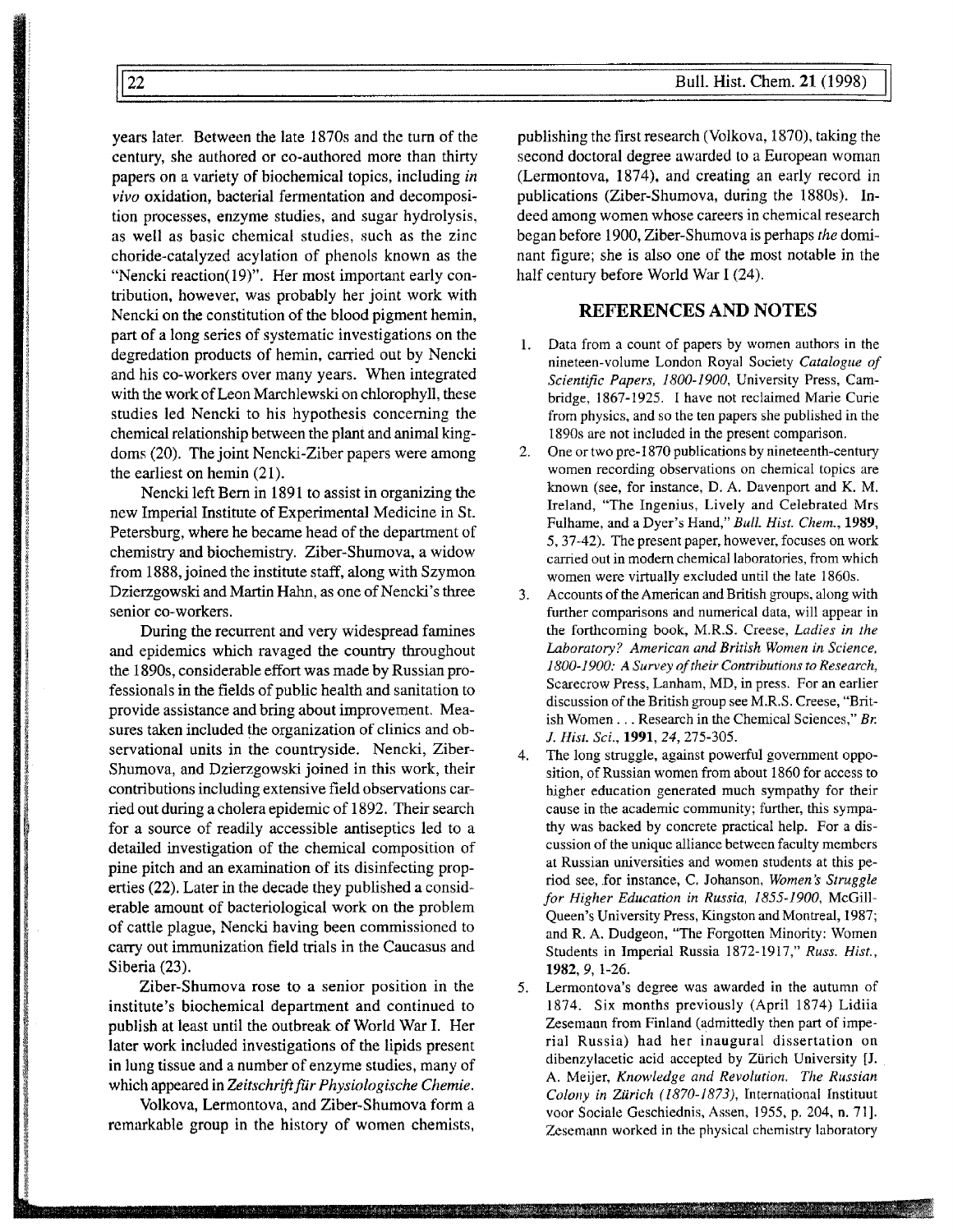#### **Bull. Hist. Chem. 21** (1998) 23

at the University of Leipzig for severa1 years in the 1870s and 1880s, later moving to Firenze *(Ber. Dtsch. Chem. Ges.,* 1877-1914, German Chemical Society membership lists).

- 6. Information about Volkova and Lermontova came mainly from 1. S. Musabekov, *luliia Vsevolodovna Lermontova, 1846-1919,* Nauka, Moscow, 1967; the discussion of Volkova appears in Chapter 1, "The First Women Chemists," 7-10. Previously published English-language notes on Lermontova include C. Steinberg's, "Yulia Vsevolodovna Lermontova (1846-1919)," *J. Chem. Educ.,* **1983,** *60,* 757, and J. Miller, "Women in Chemistry," in G. Kass-Simon and P. Fames, Ed., *Women of Science: Righting the Record,* Indiana University Press, Bloomington, IN, 1990, pp. 310-311. Ziber-Shumova is mentioned in a number of scattered sources, including A. Szwejcerowa, *Marceli Nencki,* Wydawnictwo Interpress, Warsaw, 1977; V.A. Bazanov and G.A. Vladimirova, "'Russkaia koloniia' b Tsiurikhe," ["'Russian colony' in Zurich"], *Sovetskoe Zdravookhranenie,* **1969,** *25,* 71-76; and Meijer, reference 4. [In Russian sources, dates before the calendar change from Julian to Gregorian (made on February 14, 1918) are traditionally given in the Julian (Old Style) calendar; thereafter they are given in the Gregorian. This article follows that pattern. At the beginning of the twentieth century, the Julian calendar was thirteen days behind the Gregorian.]
- 7. See, for example, A. Engelhardt and P. Latschinoff, "Über die Benzoylsulfanilidsäure," Z. *Chem.,* **1868,** *4,* 266-270; "Über die Phenoldisulfosäure und die Isäthiosulfosäure," *ibid.,* **1868,** *4,* 270-271; "Über isomere Kresole und ihre Derivate," *ibid.,* **1869,** *5,* 615- 623.
- 8. Although remembered especially for his formulation of the Periodic Law of the elements, Mendeleev was a man of exceptionally broad scientific, technological, and general educational interests. His *Organic Chemistry* (1861) was the first systematic textbook in that field written by a Russian, and his three-volume *Principles of Chemistry* (1868-69) was considered a classic. He taught organic chemistry at the St. Petersburg Institute of Agriculture and Forestry from 1861 (A. Vucinich, *Science in Russian Culture 1861-1917,* Stanford University Press, Stanford, CA, 1970, pp. 147-165).
- 9. A. Th. Wolkow, "Ueber die isomeren Toluosulfosäuren," *Z. Chem.,* **1870,** *6,* 321-327 and *J. Russ. Chem. Soc.,* **1870,** 2, 161-175; "Ueber die Säuren, welche durch Vertretung des Wasserstoffs in den Amiden der Toluosulfosäuren durch saure Radicale entstehen," Z. *Chem.,* **1870,** *6,* 577-581 and *J. Russ. Chem. Soc.,* **1870,** 2, 243-252,
- 10. The russian Chemical Society, founded in 1878 with the Russian Physical Society (founded in 1872), becoming the Russian Physica1 and Chemical Society (Vucinich, Ref. 8, 82, 137).
- 11. J. Turkevich, *Chemistry in the Soviet Union,* Van Nostrand, Princeton, NJ, I965, p. 51.
- 12. See A. Th. Wolkow, "Ueber die Einwirkung des  $\beta$ beta-Toluosulfosäure-chlorides auf Säure-amide," Z. *Chem.,* **1871,** 7, 42I-422 and *J. Russ. Chem. Soc.,* **1871,** *3,* 239- 242; "Ueber neue Amidsäuren," Z *Chem.,* **1871,** 7, 422- 423, *J. Russ. Chem. Soc.,* **1871,** *3,* 242-245 and **1872,** *4, 7-15;* "Ueber die Einwirkung von Phosphorpentachlorid auf einige Aciamide," *Ber. Dtsch. Chem. Ges.,* **1872,** *5,* 137-143. Volkova's last paper *("/so-* Crotylether," *ibid.,* **1873,** *6,* 196) suggests that she was then moving to a new area.
- 13. Ref. 5.
- 14. J. R. Partington, A *History of Chemistry,* Macmillan, London, 1964, Vol. 4, pp. 432-444 and many other entries.
- 15. J. Lermontoff, "Ueber die Zusammensetzung des Diphenins," *Ber. Dtsch. Chem. Ges.,* **1872,** *5,* 230-236.
- 16. "Ueber die Darstellung von Trimethylenbromid," *Justus Liebigs Ann. Chem.,* **1876,** *182,* 358-362.
- 17. "Sur l'action de l'iodure de butyle tertiare sur l'isobutylène en présence d'oxydes métalliques," *St. Pétersb. Ac. Sci. Bull.,* **1879,** *25,* col. 203-209, and *Justus Liebigs Ann. Chem.,* **1879,** *196,* 116-122.
- 18. For a note on the first American woman to work in petroleum chemistry, see M.R.S. Creese and T. M. Creese, "Laura Alberta Linton (1853-1915): an American Chemist," *Bull. Hist. Chem.,* **1990,** *8,* 15-18.
- 19. M. Nencki and N. Sieber, "Ueber die Verbindungen der ein- und zweibasichen Fettsäuren mit Phenolen," *J. Prakt. Chem.,* **1881,** *23,* 147-156, 537-546. See also L. F. Fieser and M. Fieser, *Reagents for Organic Synthesis,* Wiley, New York, 1967, p. 1291.
- 20. Wlodzimierz Niemierko, in *Dictionary of Scientific Biography,* Scribner's, New York, 1974, Vol. 10, pp. 22- 23; N.-O. Sieber, "Note sur les travaux scientifiques du prof. M. W. Nencki," *Arch. Sci. Biol. Instit. Expt. Med.,* St. Petersburg, **1904,** *11,* 167-195.
- 21. See "Untersuchungen über den Blutfarbstoff," Arch. Exp. *Pathol. Pharmakol.,* **1884,** *18,* 401-422; *Ber. Dtsch. Chem. Ges.,* **1884,** *17,* 2267-2276; **1885,** *18,* 392-399; "Ueber das Hämin," *Arch. Exp. Pathol. Pharmakol.,* **1886,** *20,* 325-332; "Venöse Hämoglobinkrystalle," *Ber. Dtsch. Chem. Ges.,* **1886,** *19,* 128-130, 410; "Ueber das Hämatoporphyrin," *Monatsh. Chem.,* **1888,** 115-132.
- 22. M. Nencki and N. 0. Ziber-Shumova, "Sur la composition chimique du goudron de pin et sur ses propriétés désinfectantes," *Arch. Sci. Biol. Instit. Expt. Méd.,* St. Petersburg, **1893,** *2,* 358-419.
- 23. See, for instance, M. Nencki, N. O. Ziber-Shumova, and W. Wyzhnikiewicz, "Recherches sur la peste bovine," *Zentral. Bakt.* (Abt. 1), **1898,** *23,* 529-538; and *Arch. Sci. Biol. Instit. Expt. Med.,* St. Petersburg, 1898, *6,* 374- 396; **1899,** 7, 303-336; "Die Immunisation gegen die Rinderpest nach den im Institute für experimentelle Medizin in St. Petersburg auf der Station 'Iknewi' im